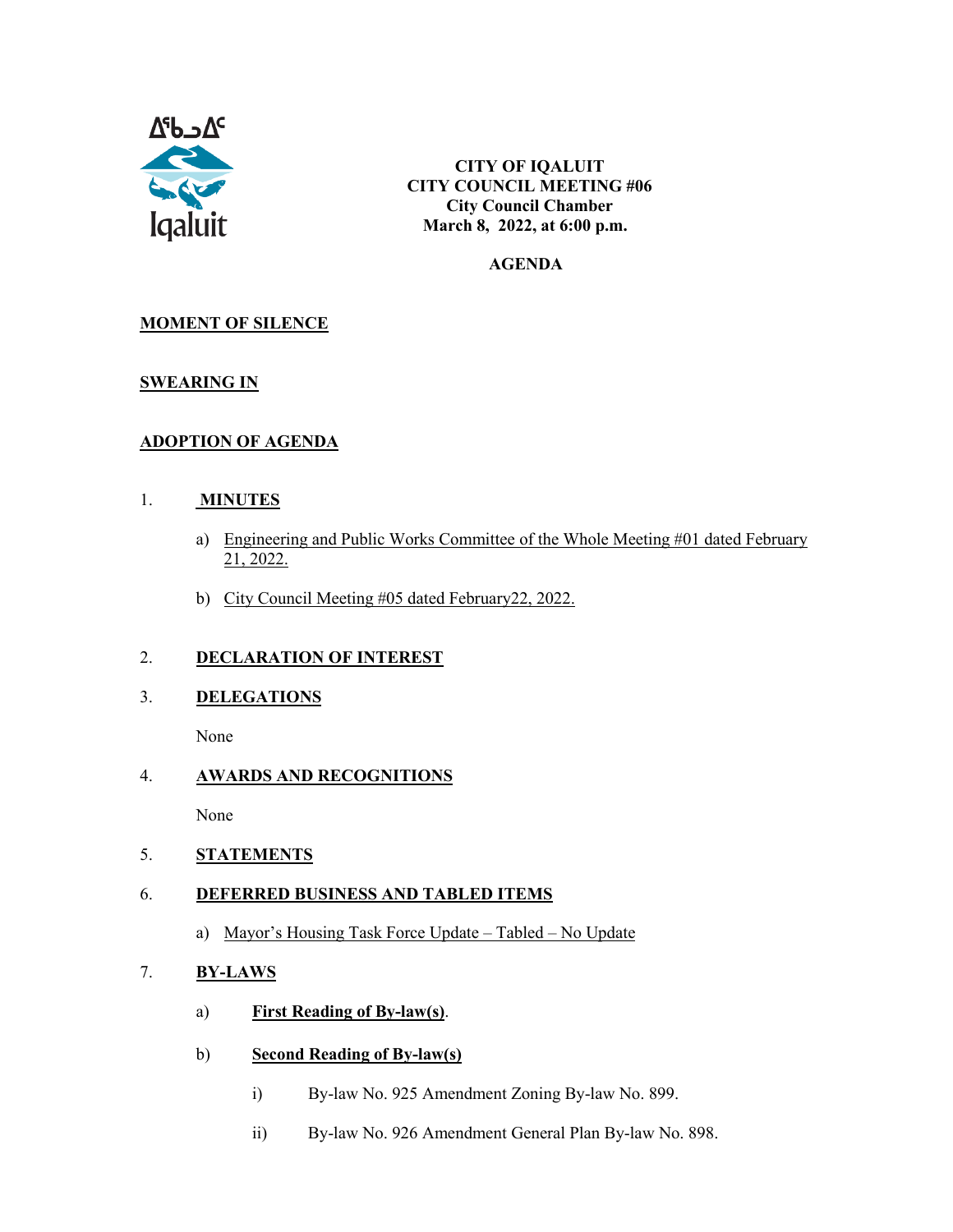#### c) **Third Reading of By-law(s)**

i) By-law No. 897, Land Administration By-law

## 8. **OLD BUSINESS**

None

### 9. **NEW BUSINESS**

- a) Request for Decision Water Treatment Plant Upgrades UV Replacement Design and Filter Media Replacement. Amy Elgersma, Chief Adminisrative Officer
- b) City Council Applicants Ranked Ballot and Motion Mayor Bell

#### 10. **COMMITTEE REPORTS**

a) Engineering and Public Works Committee of the Whole Meeting #01- February 21, 2021 Report. Councillor Stevenson, Chair

#### 11. **CORRESPONDENCE**

(1) Proclaim – National Day of Action Against Anti-Asian Racism- May 10, 2022.

## 12. **IN-CAMERA SESSION**

None

( ) as per Section 22 (2) (a) CTV Act and By-law 526 Section 67

## 13. **ADJOURNMENT**

**Next City Council Meeting March 22, 2022**